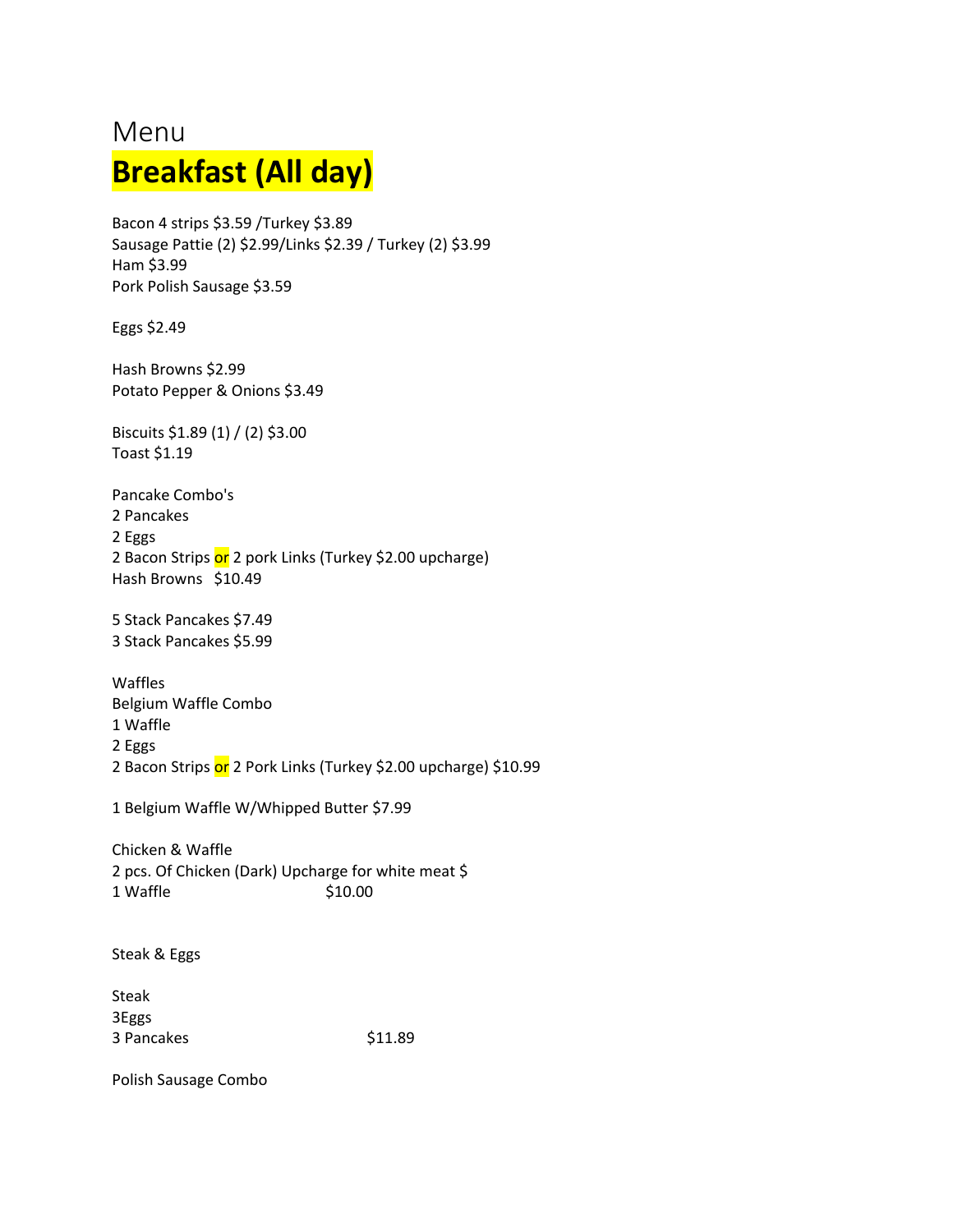| 2 Polish Sausage |         |
|------------------|---------|
| 2 Eggs           |         |
| Hash Browns      | \$10.00 |

## **LUNCH**

| Hot Dogs       |        |
|----------------|--------|
| Beef Hot Dogs  | \$3.80 |
| Chicago Style  | \$4.00 |
| Chili w/Cheese | \$4.35 |

## Quarter Pounders Burgers

| Hamburger                     | \$6.00 |
|-------------------------------|--------|
| Hamburger with added bacon    | \$6.50 |
| Cheeseburger                  | \$7.25 |
| Cheeseburger with added bacon | \$8.49 |

Biggie Cheese Burger Deluxe Plate \$10.00 (come with lettuce, tomatoes, onions, & bacon & pickle and coleslaw & fries)

# **Chicken**

| \$6.49                                          |
|-------------------------------------------------|
| Grilled Chicken Breast Sandwich w/Cheese \$7.49 |
| \$7.99                                          |
| \$8.99                                          |
| \$9.00                                          |
|                                                 |
|                                                 |

Pork Chops 1/\$3.99 Dinner- 2 pork chops, & potatoes with eggs \$11.00

## **Sandwiches & Others**

| <b>Grilled Cheese Sandwich</b>                                            | \$2.99 |  |
|---------------------------------------------------------------------------|--------|--|
| Ham & Cheese Sandwich                                                     | \$4.29 |  |
| Pizza Puffs                                                               | \$3.00 |  |
| with Fries                                                                | \$4.00 |  |
| Hot/Mild Beef Polish                                                      | \$5.00 |  |
| with Fries                                                                | \$6.50 |  |
| <b>Steak Sandwich</b>                                                     |        |  |
| with or without Green Peppers, Onions, Mushrooms & A1 Steak Sauce \$10.00 |        |  |
|                                                                           |        |  |

Texas Toast \$1.30 a slice